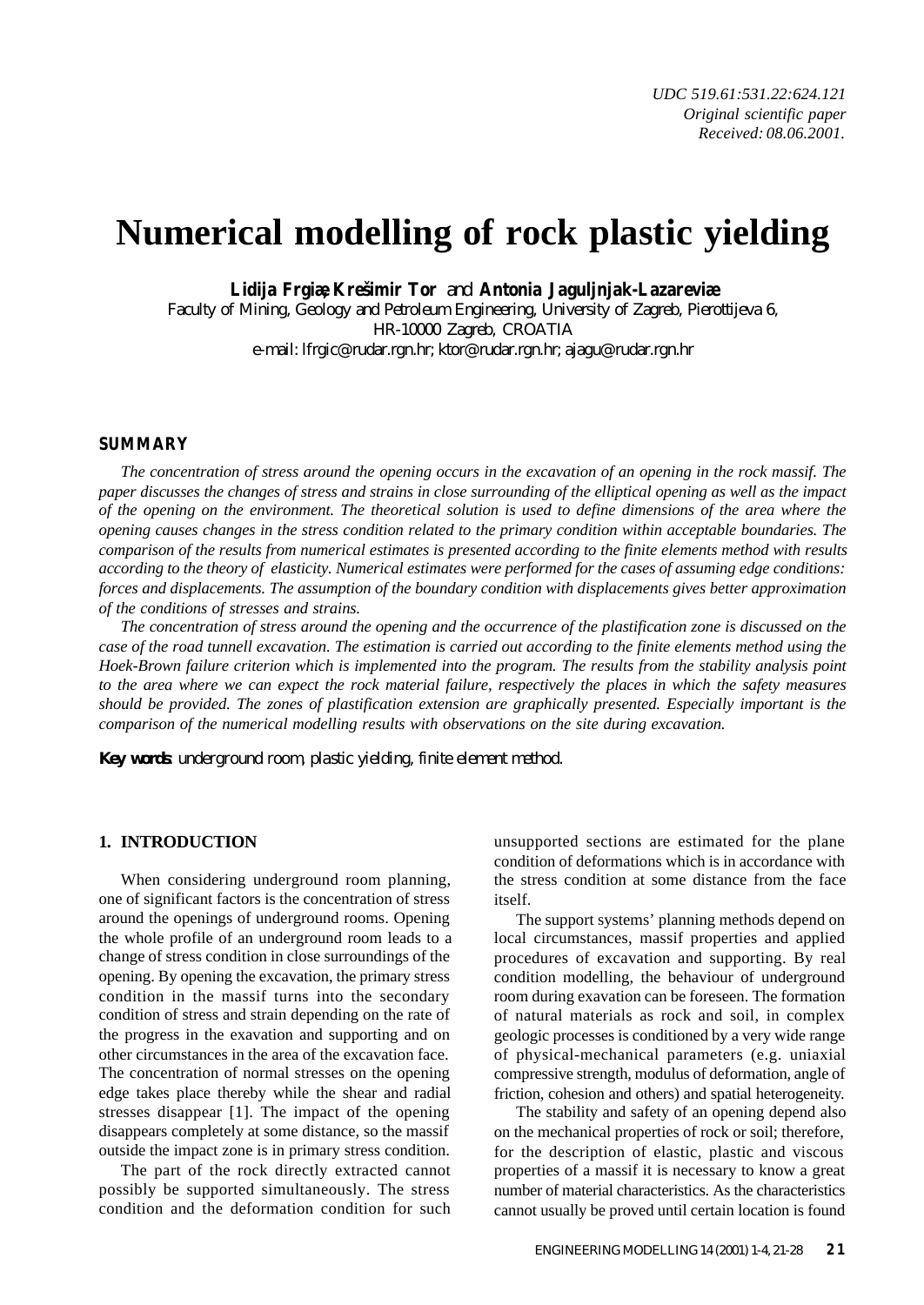by excavation and as they are valid only for a limited area, they are assumed on the basis of experience, whereby it is necesary to adopt possible values.

Since all the complexity of the problem cannot possibly be comprised it is necessary to apply some simplifications.

The criteria for defining safety can be based on displacements and relative deformations, stresses in the rock massif or soil, primary support and lining and the degree of plastic behaviour and bearing capacity in the sense of the ultimate state theory. The safety factors for each of the mentioned cases can be different.

#### **2. THEORETICAL ANALYSIS OF PLANE STRAIN STATE CONDITION**

The stress estimate for plane condition of deformations according to the theory of elasticity gives the first information about the occurrence near the opening. The theoretical solution is used to define dimensions of the area where the opening causes changes in the stress condition related to the primary condition within acceptable limits in the application of numerical methods: the method of finite differences, the method of finite elements or the method of boundary elements.

The underground room at certain depth can be observed as an opening in an infinite plate (Figure 1). The Poeschl solution [2] for elliptical opening will be presented here. Dimensions of the opening are given with semi-axes of the ellipses *a* nad *b*. The load *p* closes with a bigger semi-axes of ellipse *a* the angle *a*.

respectively:



The stress function *F* expressed by curvilinear coordinates *x* and *h* can be written as:

$$
F = \frac{p \cdot c^2}{8} \begin{cases} sh \, 2\mathbf{x} - \cos 2\mathbf{a} \cdot e^{-2(\mathbf{x} - \mathbf{x}_0)} - \\ -2(ch \, 2\mathbf{x}_0 + \cos 2\mathbf{a}) \cdot \mathbf{x} + \\ + [ch \, 2(\mathbf{x} - \mathbf{x}_0) - I] \cdot e^{2\mathbf{x}_0} \cdot \cos 2(\mathbf{h} - \mathbf{a}) \end{cases} (1)
$$

satisfying Maxwell's differential equation:

$$
\nabla^4 \, \mathbf{F} = 0 \tag{2}
$$

and boundary conditions for:

$$
\mathbf{x} = \infty \quad \mathbf{S}_y = p_h \quad \mathbf{S}_z = p_v
$$
  

$$
\mathbf{x} = \mathbf{x}_0 \quad \mathbf{S}_{\mathbf{xx}} = \mathbf{t}_{\mathbf{xi}} = 0
$$
 (3)

The stress components are the function of the stress function *F*:

$$
\mathbf{S}_{\mathbf{XX}} = \frac{1}{h_2^2} \mathbf{F}_{\mathbf{h} \mathbf{h}} + \frac{1}{h_1^2 h_2} h_2 \cdot_{\mathbf{X}} \mathbf{F}_{\mathbf{X}} - \frac{1}{h_2^3} h_2 \cdot_{\mathbf{h}} \mathbf{F}_{\mathbf{h}} \tag{4}
$$

$$
\mathbf{S}_{hh} = \frac{1}{h_I^2} \mathbf{F}_{xx} - \frac{1}{h_I^3} h_I \cdot_{x} \mathbf{F}_{x} + \frac{1}{h_I h_2^2} h_I \cdot_{h} \mathbf{F}_{h} \qquad (5)
$$

$$
\boldsymbol{t}_{xh} = \frac{1}{h_l h_2} \boldsymbol{F}_{xh} + \frac{1}{h_l^2 h_2} h_l \cdot_h \boldsymbol{F}_{x} + \frac{1}{h_l h_2^2} h_2 \cdot_x \boldsymbol{F}_{h} \tag{6}
$$

$$
\mathbf{s}_{xx} = \frac{2}{c^2(ch2\mathbf{x} - cos2\mathbf{h})} \cdot \frac{pc^2}{2} \cdot e^{2x_0} \cdot [1 - ch2(\mathbf{x} - \mathbf{x}_0)] \cdot cos 2(\mathbf{h} - \mathbf{a}) + \frac{sh2\mathbf{x}}{\sqrt{ch2\mathbf{x} - cos2\mathbf{h}}} \cdot \frac{4}{\sqrt{c^3 \sqrt{2(ch2\mathbf{x} - cos2\mathbf{h})^3}} \cdot \frac{c\sqrt{2}}{2} \cdot \frac{pc^2}{4} \cdot \begin{cases} ch2\mathbf{x} + cos2\mathbf{a} \cdot e^{-2(\mathbf{x} - \mathbf{x}_0)} - cos 2\mathbf{a} - ch2\mathbf{x} + \frac{b}{\sqrt{c^3 \sqrt{2(ch2\mathbf{x} - cos2\mathbf{h})^3}}} \\ + sh2(\mathbf{x} - \mathbf{x}_0) \cdot e^{2x_0} \cos 2(\mathbf{h} - \mathbf{a}) \end{cases} - \frac{c\sqrt{2}}{2} \cdot \frac{pc^2}{4} \cdot \frac{4}{c^3 \sqrt{2(ch2\mathbf{x} - cos2\mathbf{h})^3}} \cdot \frac{sin 2\mathbf{x}}{\sqrt{ch2\mathbf{x} - cos2\mathbf{h}}} \cdot e^{2x_0} \cdot [1 - ch2(\mathbf{x} - \mathbf{x}_0)] \cdot sin 2(\mathbf{h} - \mathbf{a}) \tag{7}
$$

$$
\mathbf{S}_{\mathbf{h}\mathbf{h}} = \frac{2}{c^2 \left( ch \, 2\mathbf{x} - \cos 2\mathbf{h} \right)} \cdot \frac{pc^2}{2} \cdot e^{2\mathbf{x}_0} \cdot \left\{ sh \, 2\mathbf{x} + \cos 2\mathbf{a} \cdot e^{-2\left(\mathbf{x} - \mathbf{x}_0\right)} + ch \, 2\left(\mathbf{x} - \mathbf{x}_0\right) \cdot e^{2\mathbf{x}_0} \cos 2(\mathbf{h} - \mathbf{a}) \right\} - \frac{1}{c^3 \sqrt{2 \left( ch \, 2\mathbf{x} - \cos 2\mathbf{h} \right)^3}} \cdot \frac{c\sqrt{2}}{2} \cdot \frac{pc^2 \cdot sh \, 2\mathbf{x}}{\sqrt{ch \, 2\mathbf{x} - \cos 2\mathbf{h}}} \begin{cases} ch \, 2\mathbf{x} + \cos 2\mathbf{a} \cdot e^{-2\left(\mathbf{x} - \mathbf{x}_0\right)} - ch \, 2\mathbf{x}_0 - \\ -\cos 2\mathbf{x} + sh \, 2\left(\mathbf{x} - \mathbf{x}_0\right) \cdot e^{2\mathbf{x}_0} \cos 2(\mathbf{h} - \mathbf{a}) \right) + \frac{4}{c^3 \sqrt{2 \left( ch \, 2\mathbf{x} - \cos 2\mathbf{h} \right)^3}} \cdot \frac{c\sqrt{2}}{2} \cdot \frac{\sin 2\mathbf{h}}{\sqrt{ch \, 2\mathbf{x} - \cos 2\mathbf{h}}} \cdot \frac{pc^2}{4} \cdot e^{2\mathbf{x}_0} \left[1 - ch \, 2\left(\mathbf{x} - \mathbf{x}_0\right)\right] \cdot \sin 2(\mathbf{h} - \mathbf{a}) \end{cases} \tag{8}
$$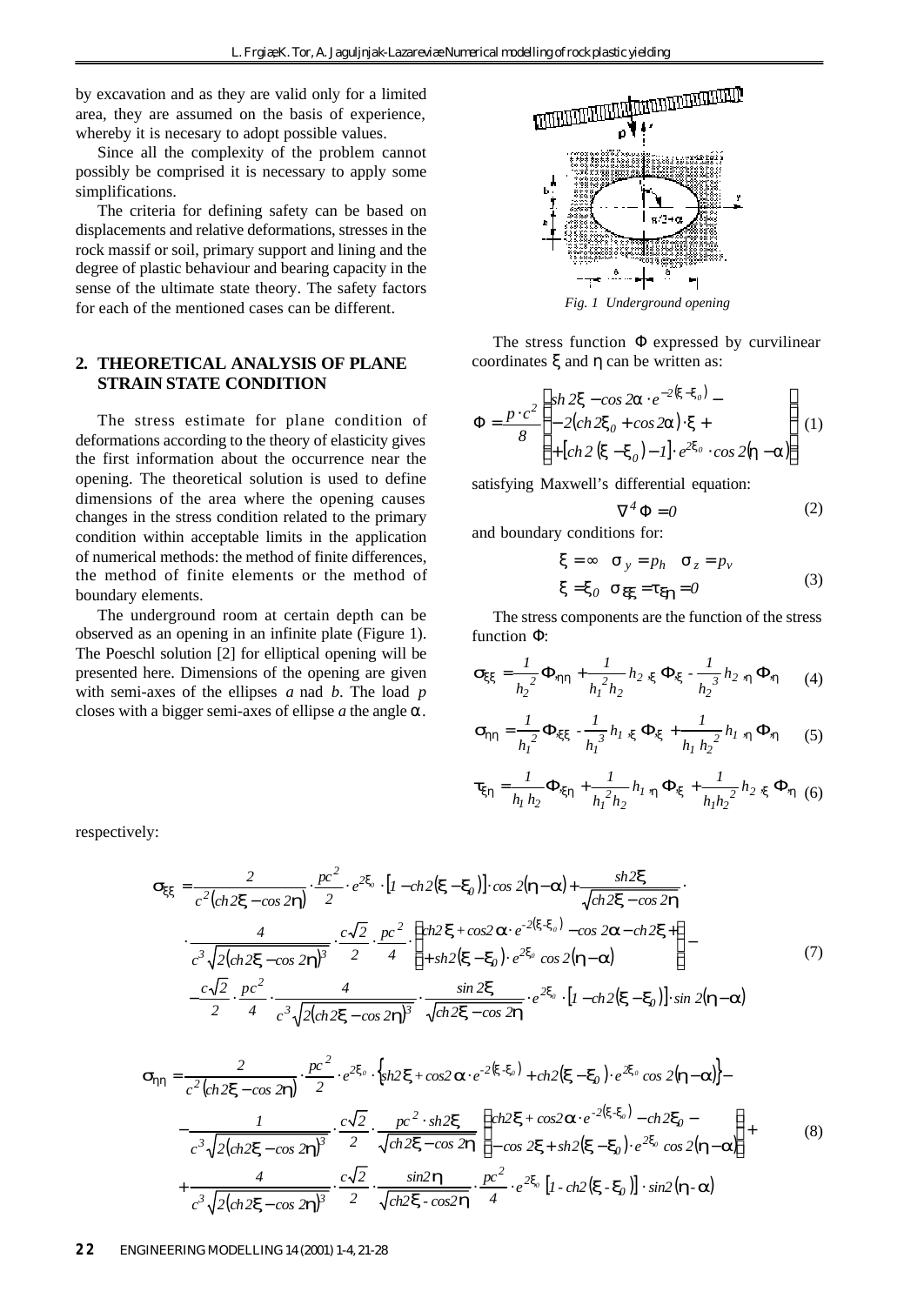$$
\mathbf{t}_{xh} = \frac{2}{c^2 \left( ch \, 2\mathbf{x} - \cos 2\mathbf{h} \right)} \cdot \frac{pc^2}{2} \cdot e^{2\mathbf{x}_0} \sin 2(\mathbf{h} - \mathbf{a}) \cdot sh \, 2(\mathbf{x} - \mathbf{x}_0) + \frac{4}{c^3 \sqrt{2 \left( ch \, 2\mathbf{x} - \cos 2\mathbf{h} \right)^3}} \cdot \frac{c\sqrt{2}}{2} \cdot \frac{pc^2}{4} \cdot \frac{c\sqrt{2}}{4} \cdot \frac{c\sqrt{2}}{\sqrt{ch \, 2\mathbf{x} - \cos 2\mathbf{h}}} \cdot \left\{ ch \, 2\mathbf{x} + \cos 2\mathbf{a} \cdot e^{-2(\mathbf{x} - \mathbf{x}_0)} - ch \, 2\mathbf{x}_0 + \cos 2\mathbf{a} + sh \, 2(\mathbf{x} - \mathbf{x}_0) \cdot e^{2\mathbf{x}_0} \cos 2(\mathbf{h} - \mathbf{a}) \right\} + \frac{4}{c^3 \sqrt{2 \left( ch \, 2\mathbf{x} - \cos 2\mathbf{h} \right)^3}} \cdot \frac{c\sqrt{2}}{2} \cdot \frac{pc^2}{4} \cdot \frac{sh \, 2\mathbf{x}}{\sqrt{ch \, 2\mathbf{x} - \cos 2\mathbf{h}}} \cdot e^{2\mathbf{x}_0} \left[ l - ch \, 2(\mathbf{x} - \mathbf{x}_0) \right] \cdot \sin 2(\mathbf{h} - \mathbf{a}) \tag{9}
$$

where:

$$
h_1^2 = h_2^2 = \frac{a^2 - b^2}{2} \cdot (ch \, 2\mathbf{x} - cos \, 2\mathbf{h}) \qquad (10)
$$

Alongside the elliptical opening the circular stress is given by expression:

$$
\mathbf{S}_{hh} = \frac{sh2\mathbf{x}_0 - \cos 2\mathbf{a} \cdot e^{2\mathbf{x}_0} + \cos 2(\mathbf{h} - \mathbf{a})}{\cosh 2\mathbf{x}_0 - \cos 2\mathbf{h}} \cdot p \quad (11)
$$

For the estimate of the secondary stress condition a program has been developed which computes the stresses in individual points on the basis of input data. The calculation is performed for the ratio of ellipse half-axis *b/a=1/2*, *2/3* and *3/2* and for a different ratio of the horizontal and vertical load  $p_h/p_v=0$ , 0.5 and 1.0.

The analytical solution according to the theory of elasticity is used to define the necessary comprising area in the analysis of stress and strain using the finite element method [3].

#### **3. NUMERICAL ANALYSIS OF STRESS AROUND THE OPENING**

More complex problems of the continuum mechanics e.g. irregular geometry of the opening cannot be solved by a mathematical formulation. It is not possible to obtain the solution in a closed form.

By numerical estimation methods we obtain approximate solutions, that is solutions of different approaches towards the solution of the problem with unlimited area [4, 5]. Using the finite element method, the most common engineering approach is the limitation or shortening of the area where the finite part is singled out from the observed infinite area in such a way that finite edges with appropriate boundary conditions are positioned far enough from the area of interest [6, 7]. In such an approach, there is a basic problem i.e. how far from the opening edge the outer boundaries should be set to get a satisfying solution [8, 9]. The boundaries are mostly set arbitrary, based on the experince or intuition [10].

Therefore the estimation is performed for different relations of semi-axes of the ellipse *b/a* and the load  $p_h / p_v$ . The cutting points of confocal ellipses *x*=*constant* and of confocal hyperbolas *h*=*constant* are chosen as nodal points defining the elements. The network of quadry-lateral elements is adopted. Element dimensions are increasing constantly towards the outer

edge. This does not cause a slighter approximation since on the outer contour edge the stress condition approximates the homogeneous one with smaller gradients of deformations and stresses. The outer contour is assumed in the elipse form which is confocal with opening and very approximately corresponds to the circle. The symmetry of displacement and load is provided with vertically and horizontally movable supports in the axis of symmetry. The boundary conditions on the outer contour are assigned in two ways: by assigning the load - forces in the contour points (case 1) and by assigning the displacement in the contour points (case 2). For boundary conditions assumed with diplacements (case 2) it is necessary to assume in each contour point two boundary elements. The vertical and horizontal forces for the points of the outer contour are determined by the trapezoid rule:

$$
P_{v,n} = \frac{\mathbf{D} y_{n-1}}{6} \left( p_{v,n-1} + 2 p_{v,n} \right) + \frac{\mathbf{D} y_n}{6} \left( 2 p_{v,n} + p_{v,n+1} \right)
$$
 (12)

$$
P_{h,n} = \frac{\boldsymbol{D} \boldsymbol{z}_{n-1}}{6} \Big( p_{h,n-1} + 2 \, p_{h,n} \Big) + \frac{\boldsymbol{D} \, \boldsymbol{z}_n}{6} \Big( 2 \, p_{h,n} + p_{h,n+1} \Big) \, (13)
$$

Displacements of contour points are obtained by integration of deformations' components:

$$
v = \int \mathbf{e}_{yy} dy = -\frac{p_v \left( I - \mathbf{n}^2 \right)}{E} \cdot \left( k - \frac{\mathbf{n}}{I - \mathbf{n}} \right) y \quad (14)
$$

$$
w = \int e_{zz} dz = -\frac{p_v \left(l - n^2\right)}{E} \cdot \left(l - k \cdot \frac{n}{l - n}\right) z \tag{15}
$$

The network of quadry-lateral elements is adopted for the elliptical opening with relation of semi-axis *b/a=1/2*. Distribution of stresses along the axes *y* and *z* for load ratio *k=0.0* is presented in Table 1; *k=0.5* in Table 2 and  $k=1.0$  in Table 3.

*Table 1 Values of stresses s<sup>y</sup> and s<sup>z</sup> along the axes y and z*

|       | $p_v = 1.0$<br>$b/a = 1/2$<br>and $p_h=0.0$ |                           |       |                |                           |  |  |  |  |  |
|-------|---------------------------------------------|---------------------------|-------|----------------|---------------------------|--|--|--|--|--|
| y/a   | $\mathbf{S}_{z}$                            | $\mathbf{S}_{\mathrm{v}}$ | z/a   | $\mathbf{S}_7$ | $\mathbf{S}_{\mathrm{v}}$ |  |  |  |  |  |
| 1.00  | 5.000                                       | 0.000                     | 0.50  | 0.000          | -1.000                    |  |  |  |  |  |
| 1.41  | 1.505                                       | 0.553                     | 1.18  | 0.209          | $-0.047$                  |  |  |  |  |  |
| 2.00  | 1.170                                       | 0.266                     | 1.80  | 0.549          | 0.056                     |  |  |  |  |  |
| 2.83  | 1.072                                       | 0.129                     | 2.69  | 0.762          | 0.045                     |  |  |  |  |  |
| 4.00  | 1.033                                       | 0.063                     | 3.91  | 0.877          | 0.027                     |  |  |  |  |  |
| 5.66  | 1.016                                       | 0.031                     | 5.59  | 0.938          | 0.014                     |  |  |  |  |  |
| 8.00  | 1.007                                       | 0.015                     | 7.95  | 0.968          | 0.007                     |  |  |  |  |  |
| 11.31 | 1.003                                       | 0.007                     | 11.28 | 0.984          | 0.003                     |  |  |  |  |  |
| 16.00 | 1.001                                       | 0.003                     | 15.98 | 0.992          | 0.001                     |  |  |  |  |  |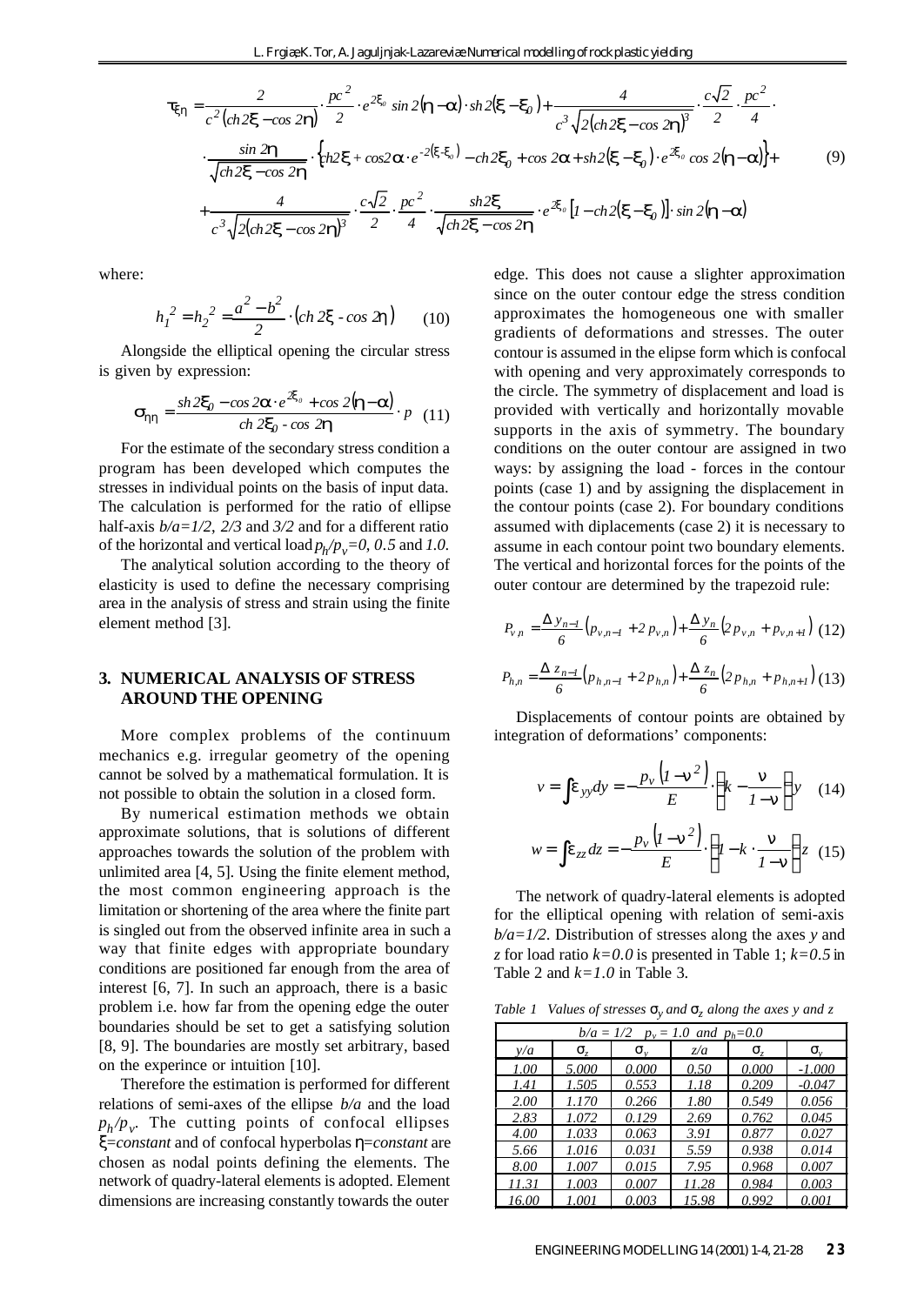| Table 2 Values of stresses $s_y$ and $s_z$ along the axes y and z |  |  |  |  |
|-------------------------------------------------------------------|--|--|--|--|
|-------------------------------------------------------------------|--|--|--|--|

|       |                  | $b/a = 1/2$               | $p_h / p_v = 0.5$ |                |                  |
|-------|------------------|---------------------------|-------------------|----------------|------------------|
| v/a   | $\mathbf{S}_{z}$ | $\mathbf{S}_{\mathrm{v}}$ | z/a               | $\mathbf{S}_z$ | $\mathbf{S}_{v}$ |
| 1.00  | 4.500            | 0.000                     | 0.50              | 0.000          | 0.000            |
| 1.41  | 1.511            | 0.782                     | 1.18              | 0.302          | 0.569            |
| 2.00  | 1.182            | 0.645                     | 1.80              | 0.612          | 0.591            |
| 2.83  | 1.079            | 0.571                     | 2.69              | 0.794          | 0.558            |
| 4.00  | 1.037            | 0.535                     | 3.91              | 0.896          | 0.532            |
| 5.66  | 1.018            | 0.517                     | 5.59              | 0.947          | 0.516            |
| 8.00  | 1.008            | 0.508                     | 7.95              | 0.973          | 0.508            |
| 11.31 | 1.004            | 0.504                     | 11.28             | 0.986          | 0.504            |
| 16.00 | 1.002            | 0.502                     | 15.98             | 0.993          | 0.502            |

|  |  | Table 3 Values of stresses $S_y$ and $S_z$ along the axes y and z |  |  |  |  |  |  |  |  |
|--|--|-------------------------------------------------------------------|--|--|--|--|--|--|--|--|
|--|--|-------------------------------------------------------------------|--|--|--|--|--|--|--|--|

|       |                                      | $b/a = 1/2$               | $p_h / p_v = 1.0$ |                |                  |
|-------|--------------------------------------|---------------------------|-------------------|----------------|------------------|
| v/a   | $\mathbf{S}_{\scriptscriptstyle{7}}$ | $\mathbf{S}_{\mathrm{v}}$ | z/a               | $\mathbf{S}_z$ | $\mathbf{S}_{v}$ |
| 1.00  | 4.000                                | 0.000                     | 0.50              | 0.000          | 1.000            |
| 1.41  | 1.517                                | 1.011                     | 1.18              | 0.395          | 1.185            |
| 2.00  | 1.194                                | 1.024                     | 1.80              | 0.676          | 1.126            |
| 2.83  | 1.086                                | 1.014                     | 2.69              | 0.832          | 1.070            |
| 4.00  | 1.041                                | 1.007                     | 3.91              | 0.915          | 1.037            |
| 5.66  | 1.020                                | 1.003                     | 5.59              | 0.957          | 1.019            |
| 8.00  | 1.009                                | 1.001                     | 7.95              | 0.978          | 1.009            |
| 11.31 | 1.004                                | 1.000                     | 11.28             | 0.989          | 1.004            |
| 16.00 | 1.002                                | 1.000                     | 15.98             | 0.995          | 1.002            |

The obtained values of stresses along the axis are compared with the values of the primary stresses state for the ratio of horizontal and vertical loads  $p_h/p_v=0.5$ for the discussed opening. The differences of stress conditions for the case of opening related to primary stress state, expressed in percentages are presented in Table 4. It is obvious, that stress differences along the axis *y* are almost twice smaller than along the axis *z*.

*Table 4 Differences in stresses related to primary stress along y and z axis*

|                                         | - -             |       |          |                             |
|-----------------------------------------|-----------------|-------|----------|-----------------------------|
| DPA<br>17 U<br>$\overline{\phantom{a}}$ | 0<br>$\sigma$ . | 5.0   | ۔ ۔      | $\mathsf{v}\cdot\mathsf{v}$ |
| <br>' a                                 | ن ک             | ر . ر | ں ۔      |                             |
| -<br>/b                                 | +.∪             | J.O   | c<br>. 0 | $\cdot$ $\sim$              |

**Similar results are also obtained for other relations** of the axis  $b/a = 2/3 - 3/2$  and load ratio  $p_h / p_v = 0$ , 0.5 and *1.0*. Therefore, a sixfold value of the greater semiaxis is suggested for the dimension of the comprised area. The adoption of a larger area would require a considerably larger number of nodal points and elements and a larger extension of the numerical estimation, whereby a greater accuracy in satisfying boundary conditions would not at the same time increase the accuracy of the numerical solution. This would not have any sense for the mathematical modelling of underground rooms, since greater mistakes in planning underground rooms are possible in the estimation of physical-mechanical characteristics of the massif.

For the elliptical opening with a semi-axis relation  $b/a = 2/3$ , since it is approximately the ultimate case occurring in underground room construction, with  $p_v = 1.0$ , stresses  $s_y$  and  $s_z$  are compared in midpoints of the elements' side along the axis *y* (Table 5), in midpoints of the elements side along the axis *z* (Table 6) and in centroids of elements along the opening (Table 7) for both ways of assuming boundary conditions: forces (Case 1) and displacements (Case 2).

Stress differences between theoretical and numerical solutions are presented in percentages of the basic vertical load  $p_v = 1$ . The mean values of stress differences *Daverage* are presented in tables. The biggest deviations occur in the places of the greatest stress concentrations in assuming boundary conditions by forces. Assuming boundary conditions by displacements gives more accurate stresses both near the opening and on the outer contour.

Especially interesting is the comparison of the displacements of nodal points  $v$  and  $w$  of the outer contour. Considerable deviations from the theoretical solution are obtained in the case of assuming boundary conditions with forces (Case 1) in the outer contour points. The errors in displacements on the outer contour in assuming boundary conditions by forces amount to *11%* theoretical value. Case 2 reproduces displacements which are assumed as boundary conditons in advance.

*Table 5 Comparison of stresses*  $\mathbf{s}_y$  *and*  $\mathbf{s}_z$  *along the axis y in midpoints of the elements' sides* 

| El.   | Stress $\mathbf{s}_v$<br>Theory of<br>elasticity | Case 1             | $\bm{D}$ (%) | Case 2             | $\bm{D}$ (%) | Stress $S_z$<br>Theory of<br>elasticity | Case 1             | $\bm{D}$ (%) | Case 2             | $\bm{D}(\%)$ |
|-------|--------------------------------------------------|--------------------|--------------|--------------------|--------------|-----------------------------------------|--------------------|--------------|--------------------|--------------|
|       | 0.498                                            | 0.397              | 10.1         | 0.354              | 14.4         | 2.462                                   | 2.726              | 26.4         | 2.400              | 6.2          |
| П.    | 0.501                                            | 0.571              | 7.0          | 0.463              | 3.8          | 1.550                                   | 1.945              | 39.5         | 1.443              | 10.7         |
| Ш.    | 0.352                                            | 0.348              | 0.4          | 0.332              | 2.0          | 1.258                                   | 1.317              | 5.9          | 1.177              | 8.1          |
| IV.   | 0.233                                            | 0.214              | 1.9          | 0.221              | 1.2          | 1.136                                   | 1.1881             | 4.5          | 1.066              | 7.0          |
| V.    | 0.150                                            | 0.124              | 2.6          | 0.146              | 0.4          | 1.077                                   | 1.109              | 3.2          | 1.016              | 6.1          |
| VI.   | 0.096                                            | 0.067              | 2.9          | 0.098              | 0.2          | 1.045                                   | 1.060              | 1.5          | 0.995              | 5.0          |
| VII.  | 0.062                                            | 0.028              | 3.4          | 0.066              | 0.4          | 1.027                                   | 1.013              | 1.4          | 0.998              | 3.9          |
| VIII. | 0.039                                            | 0.003              | 3.6          | 0.047              | 0.5          | 1.017                                   | 0.959              | 5.8          | 0.996              | 2.1          |
|       |                                                  | $\bm{D}_{average}$ | 4.0          | $\bm{D}_{average}$ | 2.9          |                                         | $\bm{D}_{average}$ | 11.0         | $\bm{D}_{average}$ | 6.1          |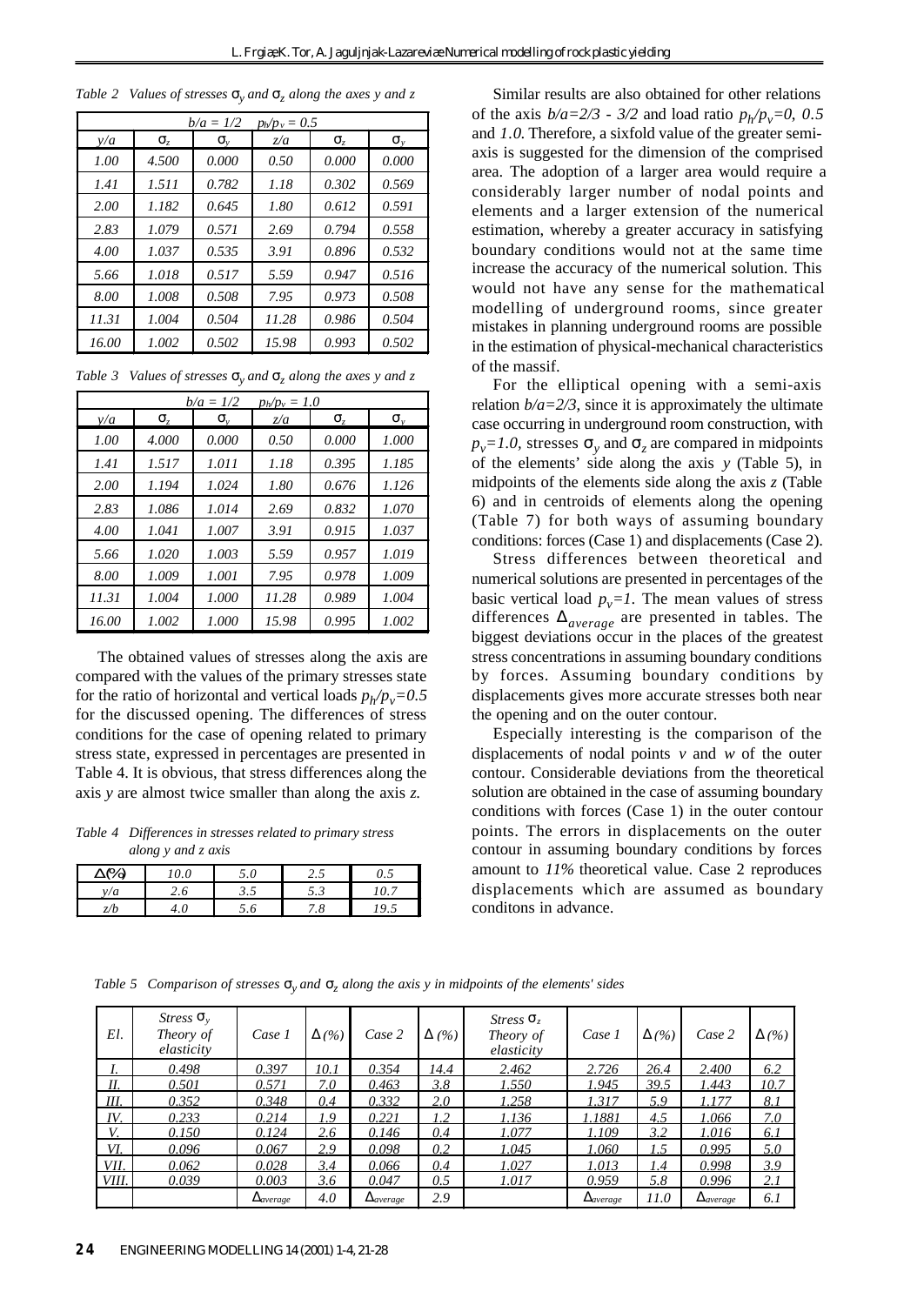| El.          | $Stress S_v$<br>Theory of<br>elasticity | Case 1             | $\bm{D}$ (%) | Case 2             | $\bm{D}$ (%) | Stress $S_z$<br>Theory of<br>elasticity | Case 1             | $\bm{D}$ (%) | Case 2             | $\bm{D}$ (%) |
|--------------|-----------------------------------------|--------------------|--------------|--------------------|--------------|-----------------------------------------|--------------------|--------------|--------------------|--------------|
| I.           | $-0483$                                 | $-0.598$           | 11.5         | $-0.452$           | 3.1          | $-0.023$                                | 0.035              | 5.8          | 0.036              | 5.9          |
| Н.           | $-0.075$                                | $-0.153$           | 7.8          | $-0.088$           | 1.3          | 0.171                                   | 0.221              | 5.0          | 0.208              | 3.7          |
| III.         | 0.033                                   | $-0.028$           | 6.1          | 0.011              | 2.2          | 0.408                                   | 0.467              | 5.9          | 0.421              | 1.3          |
| IV.          | 0.052                                   | 0.007              | 4.5          | 0.032              | 2.0          | 0.598                                   | 0.659              | 6.1          | 0.588              | 1.0          |
| V.           | 0.045                                   | 0.016              | 2.9          | 0.024              | 2.1          | 0.733                                   | 0.801              | 6.8          | 0.710              | 2.3          |
| VI.          | 0.034                                   | 0.024              | 1.0          | 0.009              | 2.5          | 0.826                                   | 0.897              | 7. I         | 0.793              | 3.3          |
| VII.         | 0.023                                   | 0.042              | 1.9          | $-0.010$           | 3.3          | 0.887                                   | 0.962              | 7.5          | 0.849              | 3.8          |
| <i>VIII.</i> | 0.015                                   | 0.080              | 6.5          | $-0.034$           | 4.7          | 0.927                                   | 1.006              | 7.9          | 0.887              | 4.0          |
|              |                                         | $\bm{D}_{average}$ | 5.3          | $\bm{D}_{average}$ |              |                                         | $\bm{D}_{average}$ | 6.5          | $\bm{D}_{average}$ | 3.2          |

*Table 6 Comparison of stresses*  $s_y$  *and*  $s_z$  *along the axis z in midpoints of the elements' sides* 

*Table 7 Comparison of stresses*  $\mathbf{s}_y$  *and*  $\mathbf{s}_z$  *in centroids of elements along the opening* 

| El.   | $Stress S_v$<br>Theory of<br>elasticity | Case 1             | $\bm{D}$ (%) | Case 2             | $\bm{D}$ (%) | Stress $S_z$<br>Theory of<br>elasticity | Case 1             | $\bm{D}$ (%) | Case 2             | $\bm{D}(\%)$ |
|-------|-----------------------------------------|--------------------|--------------|--------------------|--------------|-----------------------------------------|--------------------|--------------|--------------------|--------------|
|       | 0.494                                   | 0.445              | 4.9          | 0.396              | 9.8          | 2.445                                   | 2.747              | 30.2         | 2.416              | 2.9          |
| Н.    | 0.354                                   | 0.324              | 3.0          | 0.292              | 6.2          | 2.243                                   | 2.459              | 21.6         | 2.167              | 7.6          |
| III.  | 0.155                                   | 0.166              | 1.1          | 0.158              | 0.3          | 1.872                                   | 1.991              | 11.9         | 1.762              | 11.0         |
| IV.   | $-0.024$                                | 0.004              | 2.8          | 0.022              | 4.6          | 1.399                                   | 1.438              | 3.9          | 1.285              | 11.4         |
| V.    | $-0.161$                                | $-0.142$           | 1.9          | $-0.098$           | 6.3          | 0.922                                   | 0.907              | 1.5          | 0.823              | 9.9          |
| VI.   | $-0.261$                                | $-0.270$           | 0.9          | $-0.199$           | 6.2          | 0.515                                   | 0.487              | 2.8          | 0.452              | 6.3          |
| VII.  | $-0.348$                                | $-0.405$           | 5.7          | $-0.301$           | 4.7          | 0.221                                   | 0.214              | 0.7          | 0.205              | 1.6          |
| VIII. | $-0.429$                                | $-0.531$           | 10.2         | $-0.399$           | 3.0          | 0.053                                   | 0.074              | 2.1          | 0.075              | 2.2          |
| IX.   | $-0.483$                                | $-0.607$           | 12.4         | $-0.460$           | 2.3          | $-0.015$                                | 0.020              | 3.5          | 0.024              | 3.9          |
|       |                                         | $\bm{D}_{average}$ | 4.8          | $\bm{D}_{average}$ | 4.8          |                                         | $\bm{D}_{average}$ | 8.7          | $\bm{D}_{average}$ | 6.3          |

## **4. FAILURE CRITERION**

In order to analyse the underground room stability in the excavation it is necessary to define the failure criterion i.e. the stress condition where deformations become unlimited. For cohesive and non-cohesive soils Mohr-Coulomb's failure criterion is suitable (Figure 2), which is expressed by intensities of the main stresses:

$$
\frac{\mathbf{s}_1 + \mathbf{s}_3}{2} \cdot \frac{\mathbf{s}_1 - \mathbf{s}_3}{2} \cdot \sin \mathbf{j} = c \cdot \cos \mathbf{j} \tag{16}
$$

where:

$$
s_1 \text{ and } s_3 \text{- principal stresses } [kN/m^2]
$$
  

$$
c \text{ - cohesion } [kN/m^2]
$$
  

$$
j \text{ - friction angle } [°].
$$



The Hoek-Brown failure criterion is formed in rock mechanics for the rock massif [11, 12]:

$$
\boldsymbol{S}_I = \boldsymbol{S}_3 + \sqrt{m\boldsymbol{S}_c\boldsymbol{S}_3 + s\boldsymbol{S}_c^2}
$$
 (17)

where:

*s1* - critical compressive stress [*kN/m2*]

*s3* - minimum compressive stress [*kN/m2*]

*m* - Hoek-Brown coefficient

*s* - Hoek-Brown coefficient

*sc* - uniaxial compressive rock strength [*kN/m2*].



*Fig. 2 Mohr-Coulomb failure criterion Fig. 3 Hoek-Brown failure criterion*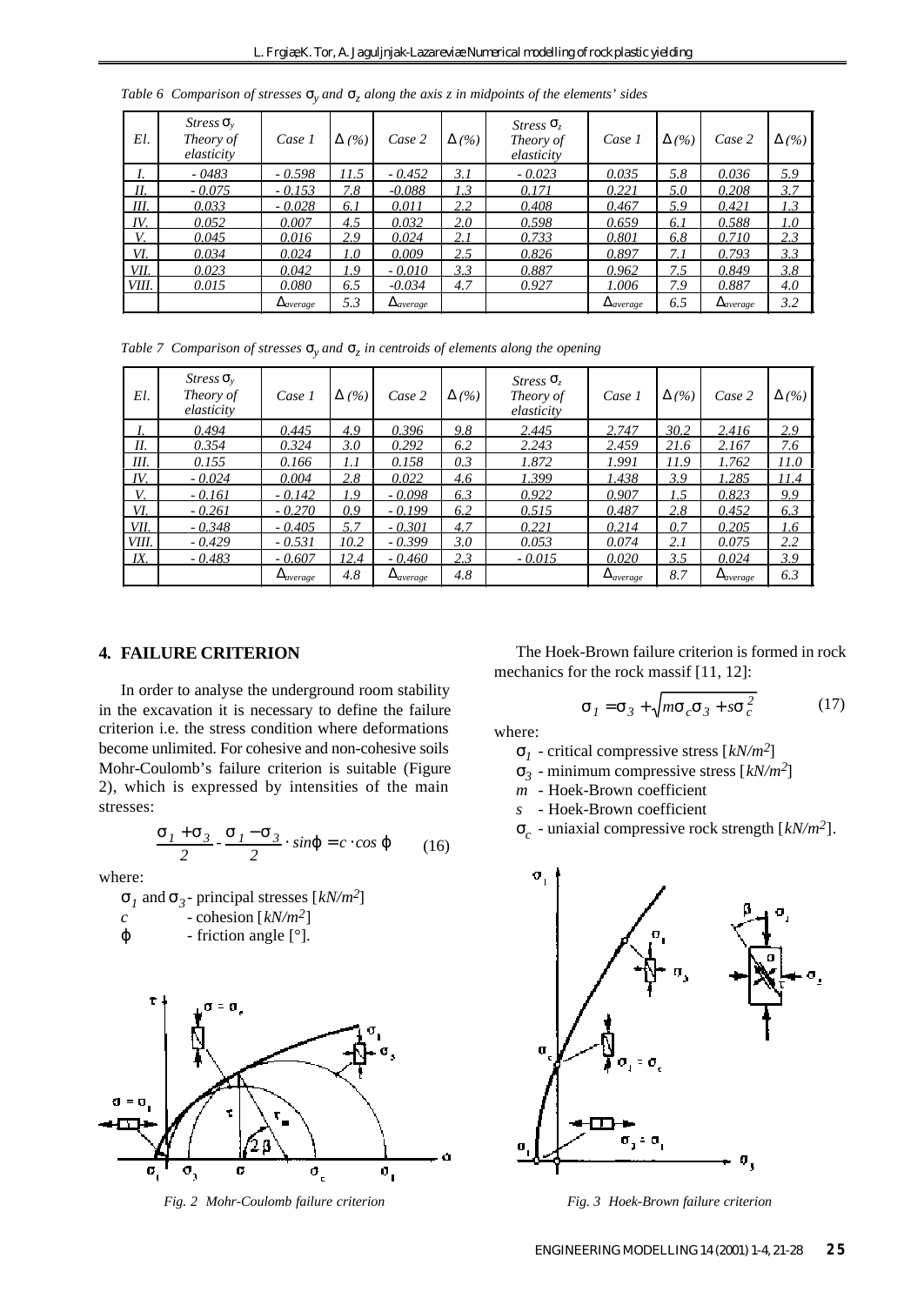The application of this criterion enables perceiving of the area in which tensile failure or sliding occurs. The relation between the critical stress and the estimation stress represents an apparent safety coefficient. To prove the existence or non-existence of the plastic deformation it is necessary to compare the degree of the effective stress of the observed point with the equivalent stress of relaxation. The occurrence and the way of development of plastification zone around the opening was performed by the finite element method. For this purpose, the Hoek-Brown material failure criterion was implemented in the programme of finite elements with elastic model of material behaviour, since it suits best the rock behaviour in the case of tunnel excavation.

As an example we take estimates of the conditions of stress and strain in the excavation of the road tunnel by opening the whole profile [13]. The choice of the needed number, the forms and dimensions of elements are based on preliminary comparisons. The networks of finite elements were generated and the serendipity elements were used. Regarding the vertical symmetry axis, only one half of the profile was observed, whereby the assmption was simplified. The size of the observed area was adopted as sixfold value of the lager dimension of the opening. The stress condition on the outer contour, which is a circle, can be considered approximately homogeneous. Towards the outer contour a constant step of dimension elements' increase is adopted due to smaller and smaller gradients of deformation and stress. By vertically movable displaceable supports in the symmetry axis, the displacement symmetry was also realized. As the load, the upper-bed weight of the massif was taken, i.e. the massif pressure corresponding to primary stress states:

$$
p_{v} = \mathbf{r} \cdot g \cdot z \tag{18}
$$

$$
p_h = k \cdot p_v \tag{19}
$$

The action of gravity loading of elements is modelled by the concept of initial stresses in Gauss' points without subsidence occurrence, which is the only one acceptable in the analysis of rock and soil mechanics. Graphic representations of the computation results are given for the rock of the third category of tunnel excavation. An overburden height of *150 m* is assumed. The following values of the rock massif are adopted in the estimate:

| Uniaxial strength       | $S_c = 20 - 50$ MN/m <sup>2</sup> |
|-------------------------|-----------------------------------|
| Hoek-Brown coefficient  | $m = 1.0 - 3.5$                   |
| Hoek-Brown coefficient  | $s = 0.01 - 0.1$                  |
| Density                 | $r = 2.5 t/m^3$                   |
| Young's modulus         | $E = 10,000$ MN/m <sup>2</sup>    |
| Poisson's ratio         | $n = 0.25$                        |
| Ratio of horizontal and |                                   |
| vertical pressure       | $k = p_h / p_v = 0.75$            |
|                         |                                   |

Figure 4 illustrates the plastic zones for the case  $m=3.5$ ,  $s=0.1$  and  $s_c=25$  MN/m<sup>2</sup>.



The Gauss' points plastified according to Hoek-Brown's criterion of failure were determined with the "PLAST" programme. The estimation results filed by a special Fortran programme are converted into the script record convenient for drawing in AUTOCAD. The Gauss' points with plastification occurrence are marked with a circle.

The influence of separate input parameters is analyzed, and that is why the changes of Hoek-Brown's coefficient *m* are presented on Figure 5 and the change of coefficient *s* in Figure 6. By reason of symmetry the plastification zones are marked only for one half of the tunnels' cross-section.



*Fig. 5 Plastic zones obtained by variation of failure coefficient m for the cases s=0.1 and sc=25 MN/m<sup>2</sup>*



*Fig. 6 Plastic zones obtained by variation of failure coefficient s for the cases m=3.5 and*  $\mathbf{s}_c = 25$  MN/m<sup>2</sup>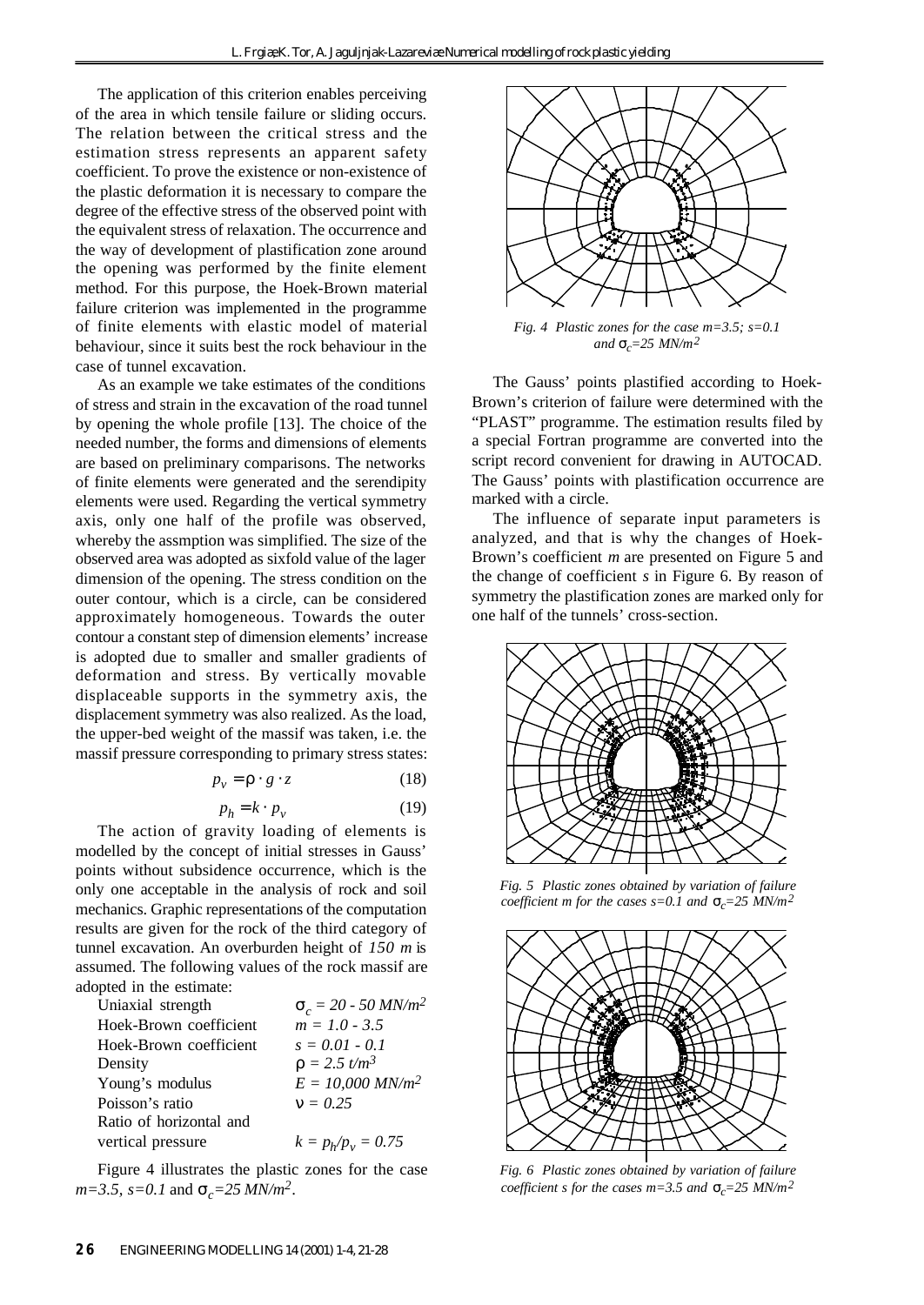Plastification zones for different values of uniaxial strength  $\mathbf{s}_c$  with rock massif coefficient  $m=3$  and  $s=0.1$ are presented in Figure 7.



*Fig. 7 Plastic zones obtained by uniaxial strength variation for the case m=3 and s=0.1*

The massif in the flowing state is presented by a boundary line, which is in the final presentation in ACAD rounded with option "fit line". Contour lines in Figure 8 for the case *m=3.5* and *s=0.1* are presented with different values of a uniaxial strength *s<sup>c</sup>* . Each line represents in fact a certain safety coefficient according to Hoeck-Brown failure criterion. The size of the plastic zones does not depend only on Hoek-Brown's coefficients and uniaxial strength but it also depends on the ratio of horizontal and vertical initial pressures.

Although these results are more qualitative than quantitative they point to the form of plastic zones which also has a practical meaning. In supporting with anchors, the anchorages should not be located in plastic zones because thereby the bearing capacity of the anchors would be questionable. With supporting we also strengthen the rock wherewith we improve the physical and mechanical properties of the rock and in this way prevent further plastic deformations.

# **5. CONCLUSION**

The conditions of stress and strains around the opening are analyzed according to the finite element method. According to the results from the theory of elasticity the six-fold value of the greater semi-axis is suggested as an optimal value of the comprised area. The comparison of the results obtained from numerical estimations with the theoretical solution indicates that, assuming the boundary condition with displacements (Case 2), gives a better approximation of stresses and strains than assuming the boundary conditions with forces (Case 1).

For the estimation of the states of stresses and strains around the tunnel profile opening the Hoek-Brown failure criterion was adopted. By implementation of the Hoek-Brown failure criterion into the program of finite elements for the elastic

continuum, the stability analysis of the opening stability in the tunnel excavation was improved. The opening stability was estimated by the variation of physical-mechanical massif characteristics. The places of the occurrence and the way in which the zones of plastification extend are graphically presented. For determining the mechanical characteristics of the rock/ soil possible deviations from the average values have to be considered. The estimate assumptions have to be checked by in-situ measurements on a tunnel pilot section and used to improve the computation model.



*Fig. 8 Plastic zones represented by contour lines for the case*  $m=3.5$ ,  $s=0.1$  and various values of uniaxial strength  $\mathbf{s}_c$ 

#### **6. REFERENCES**

- [1] G.N. Savin, *Stress Concentration Around Holes*, Pergamon Press, 1961.
- [2] T. Poeschl, Ueber eine partikulaere Loesung des biharmonischen Problems fuer den Aussenraum der Ellipse, Zeitschr. f. Math., 1921.